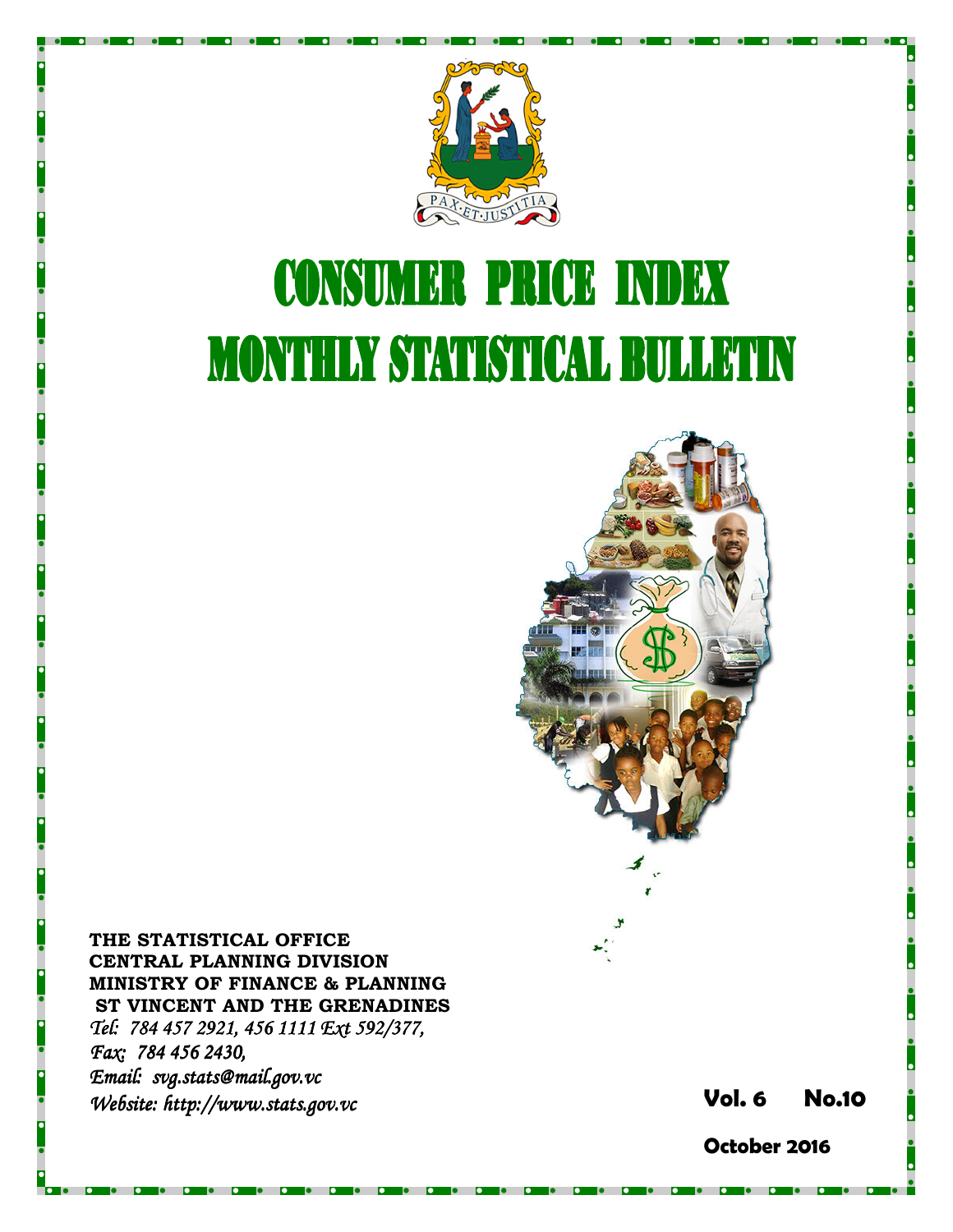# TABLE OF CONTENTS

# Page No.

|                | Analysis $-$                                                                      | 1  |
|----------------|-----------------------------------------------------------------------------------|----|
|                |                                                                                   |    |
| Table No.      |                                                                                   |    |
| $\mathbf{1}$   | Average Retail Price of Selected Items                                            | 3  |
| $\overline{2}$ | Average Retail Price of Selected Items OCTOBER 2016 compared<br>With OCTOBER 2015 | 4  |
| 3              | The Consumer Price Index by main groups                                           | 8  |
| 4              | The Consumer Price Index contribution to change by Groups                         | 10 |
| 5              | Monthly Items by Group                                                            | 11 |
| Chart No.      |                                                                                   |    |
|                | 1 COICOP Percentage Change for the Month of OCTOBER 2016                          | 9  |

\* \* \*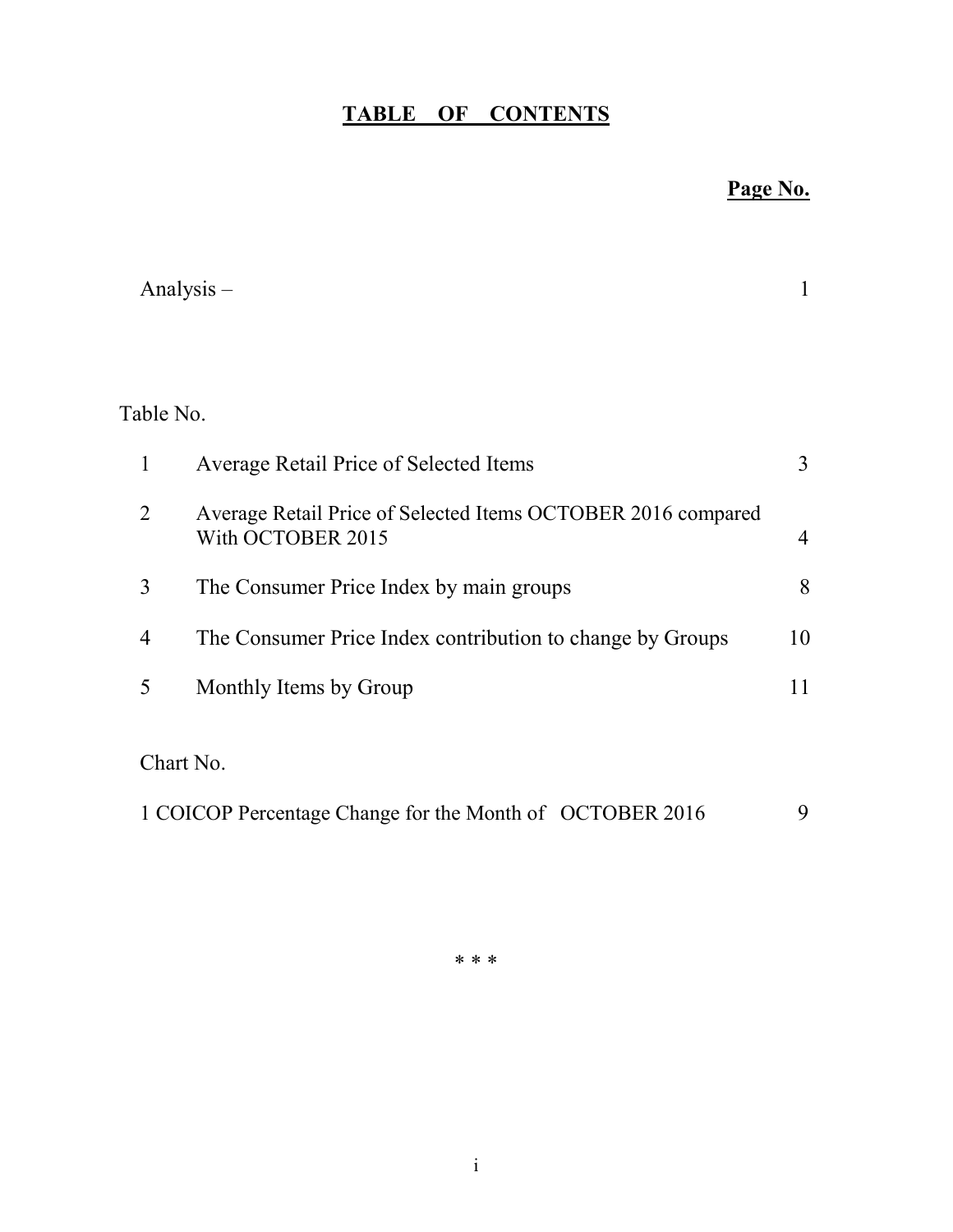## OCTOBER 2016

The consumer price index recorded a 0.3 percent decline for the month of October. The "All Items" index was registered at 106.1 for October in contrast to 106.4 for the month of September. The "point to point" inflation rate stood at 0.7 percent.

Three (3) groups recorded increases during the month: "Alcoholic Beverages, Tobacco and Narcotics" (0.3 percent), "Restaurants and Hotels" (0.2 percent) and "Recreation and Culture" (0.1 percent).

Five (5) groups recorded decreases for the month, namely: "Housing, Water, Electricity, Gas and Other Fuels" (0.5 percent), "Transport" (0.3 percent), "Health" (0.3 percent) "Food and Non Alcoholic Beverages" (0.2 percent) and "Furnishings, Household Equipment and Household Maintenance" (0.1 percent).

Four (4) groups remained unchanged "Clothing and Footwear", "Communication", "Education" and "Miscellaneous Goods and Services"

The index for the group "Alcoholic Beverages, Tobacco and Narcotics" rose by 0.3 percent due to higher prices for local rum –red (2.4 percent), cigarettes (2.4 percent) and imported beer (1.1 percent), whereas, the "Restaurants and Hotels" group index recorded an increase of 0.2 percent as a consequence of a 5.6 percent increase in the cost of university accommodation.

Meanwhile, the "Recreation and Culture" group index grew by 0.1 percent as a result of a 3.0 percent increase in the price of a mathematics textbook.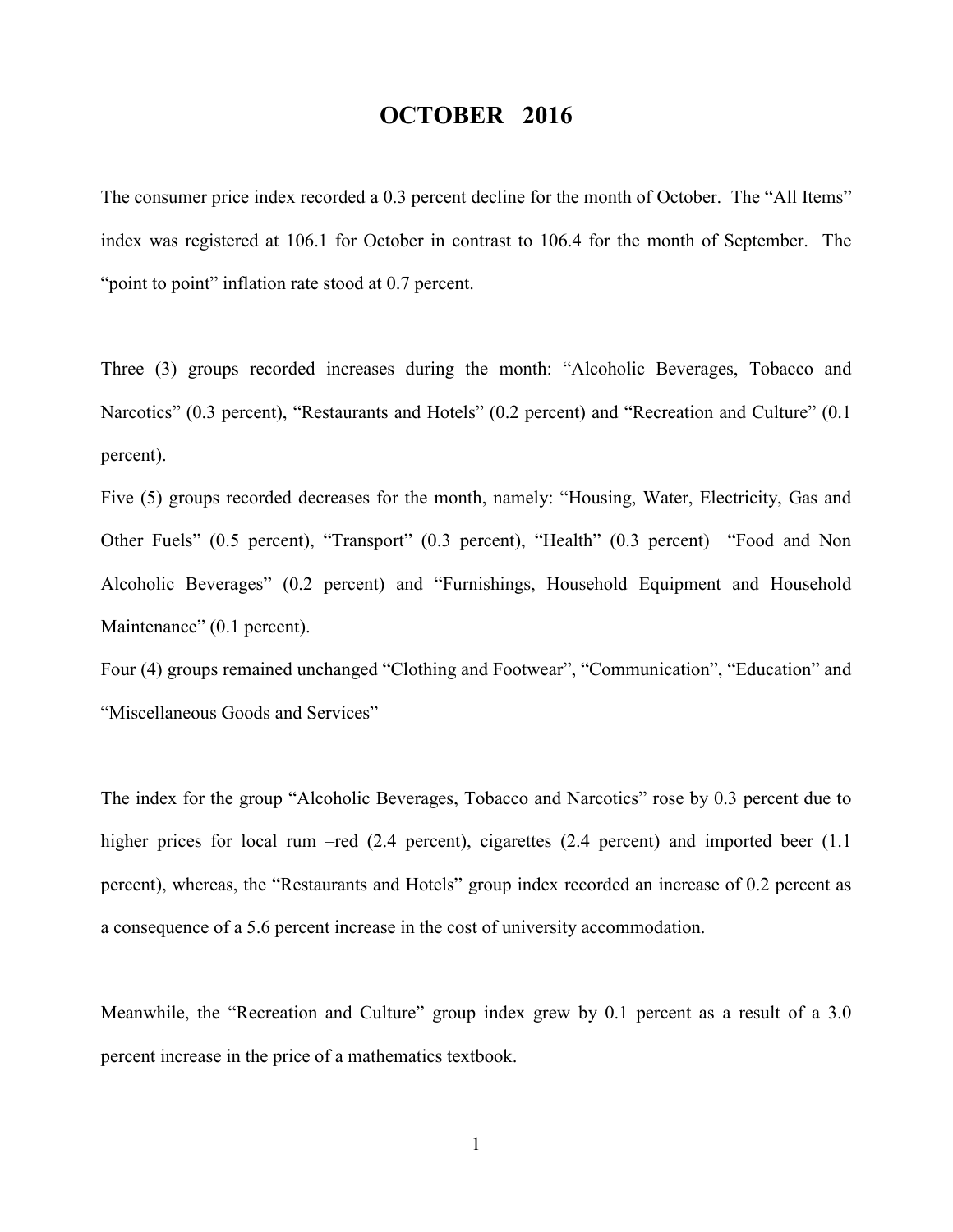The 0.5 percent decline in the "Housing, Water, Electricity, Gas and Other fuels" group index was attributed to lower prices in a few items, namely; galvanize pipes (9.5 percent), oil paint (6.0 percent) and the cost of electricity (2.9 percent).

Similarly, the "Transport" group index fell by 0.3 percent as a result of a decline in the cost of passenger airfare from St. Vincent and the Grenadines to St. Lucia (22.1 percent) and Trinidad and Tobago (10.0 percent).

The index for the group "Health" recorded a decrease of 0.3 percent due to a 10.6 percent decline in the cost of drugs for diabetes.

The 0.2 percent decline in the "Food and Non Alcoholic Beverages" group index is attributed to decreases in the price for a number of food items such as; eddoes (29.1 percent), pig- feet frozen (8.8 percent), watermelon (8.5 percent), limes (7.9 percent), red kidney beans ( 4.3 percent), pig – tail salted (3.9 percent) and condensed milk (3.2 percent).

Meanwhile, a 14.3 percent reduction in the cost of an electric fan accounted for the 0.1 percent decrease in the "Furnishings, Household Equipment and Household Maintenance" group index.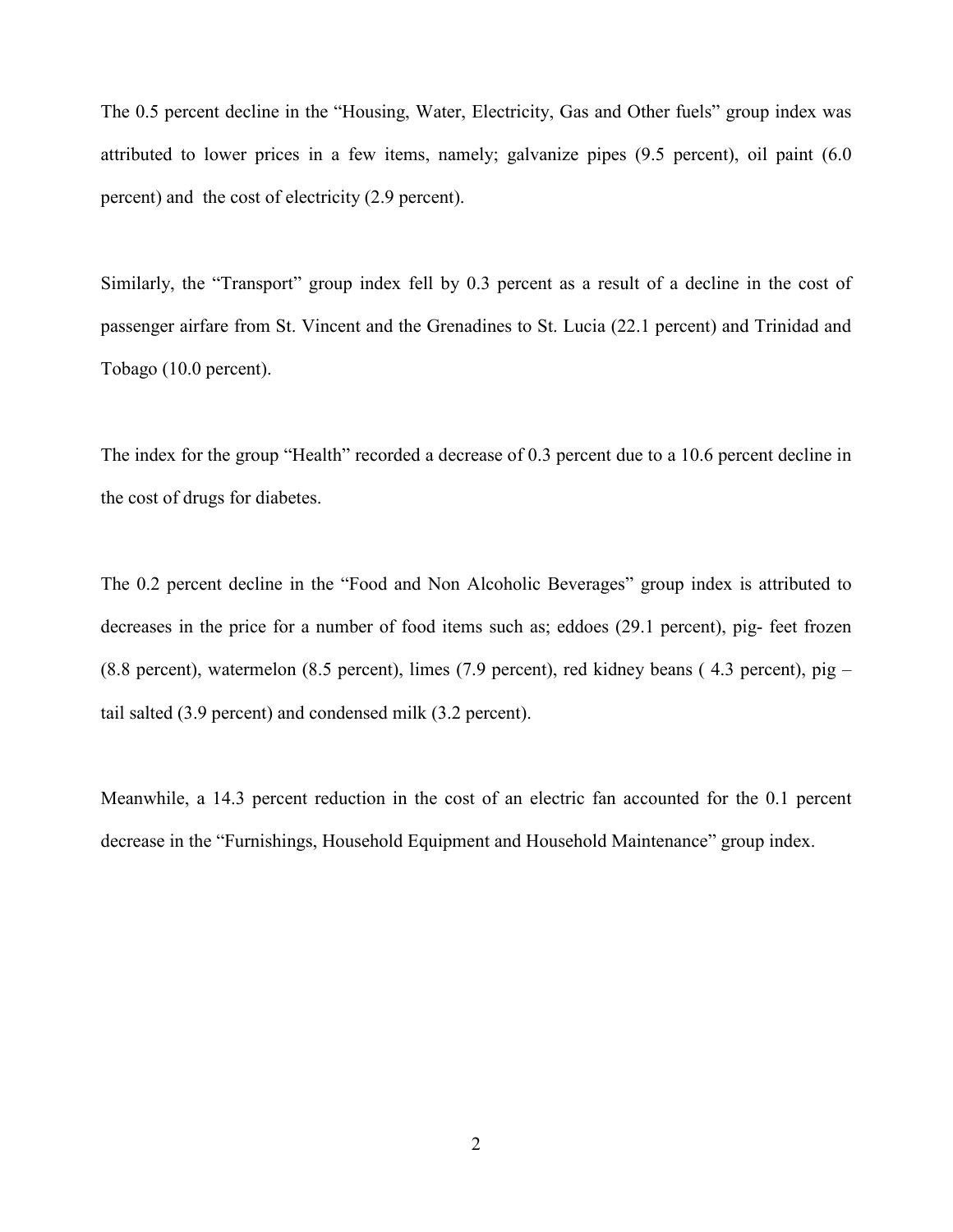| Table 1                                       |  |
|-----------------------------------------------|--|
| <b>Average Retail Price of Selected Items</b> |  |

| <b>Items</b>                      | Unit<br>of     | <b>Average Price</b><br><b>ECS</b> |                                  | Change<br>in | Percentage<br><b>Change</b> |
|-----------------------------------|----------------|------------------------------------|----------------------------------|--------------|-----------------------------|
|                                   | Quantity       | <b>October</b>                     | <b>September</b><br>2016<br>2016 |              | in<br>Price                 |
| <b>INCREASED</b>                  |                |                                    |                                  |              |                             |
| Smoked Herring                    | Lb             | 8.99                               | 8.70                             | 0.29         | 3.33                        |
| Codfish                           | Lb             | 14.36                              | 14.04                            | 0.32         | 2.28                        |
| Salt - loose                      | Lb             | 0.94                               | 0.91                             | 0.03         | 3.30                        |
|                                   | Lb             | 1.80                               | 1.72                             | 0.08         | 4.65                        |
| Sugar - White (loose)             |                |                                    |                                  |              |                             |
| Flour - Loose (whole wheat)       | Lb             | 2.01                               | 1.97                             | 0.04         | 2.03                        |
| Flour - Packaged (white)          | 2Kg            | 6.75                               | 6.67                             | 0.08         | 1.20                        |
| Infant Formula                    | 340g Tin       | 33.14                              | 29.33                            | 3.81         | 12.99                       |
| Pepper Sauce                      | 300ml Bot      | 6.26                               | 6.13                             | 0.13         | 2.12                        |
| Garlic - Loose                    | 500g           | 7.51                               | 7.07                             | 0.44         | 6.22                        |
| Tomatoes                          | Lb             | 4.77                               | 3.90                             | 0.87         | 22.31                       |
| Drinking Chocolate                | 250g Tin       | 20.25                              | 19.75                            | 0.50         | 2.53                        |
| Rum - Local (Red)                 | 750ml Bot      | 26.73                              | 26.10                            | 0.63         | 2.41                        |
| Beer - Imported                   | 250ml Bot      | 5.35                               | 5.29                             | 0.06         | 1.13                        |
| Cigarettes                        | <b>Pkt 20</b>  | 8.68                               | 8.48                             | 0.20         | 2.36                        |
| Oil Filter - Car                  | Each           | 31.10                              | 28.53                            | 2.57         | 9.01                        |
| Primary Mathematics Textbook      | Each           | 39.66                              | 38.51                            | 1.15         | 2.99                        |
| University Accommodation          | Single Room    | 3,049.62                           | 2,889.23                         | 160.39       | 5.55                        |
| <b>DECREASED</b>                  |                |                                    |                                  |              |                             |
| <b>Turkey Wings</b>               | Lb             | 2.35                               | 2.44                             | $-0.09$      | $-3.69$                     |
| <b>Chicken Drumsticks</b>         | Lb             | 2.86                               | 2.90                             | $-0.04$      | $-1.38$                     |
| Pig Feet (frozen)                 | Lb             | 3.64                               | 3.99                             | $-0.35$      | $-8.77$                     |
| Pig Tail (Salted)                 | Lb             | 7.56                               | 7.87                             | $-0.31$      | $-3.94$                     |
| Corned Beef                       | 340g Tin       | 6.81                               | 7.00                             | $-0.19$      | $-2.71$                     |
| Condensed Milk                    | 390g Tin       | 3.38                               | 3.49                             | $-0.11$      | $-3.15$                     |
| Eddoes                            | Lb             | 2.22                               | 3.13                             | $-0.91$      | $-29.07$                    |
| Christophene                      | Lb             | 3.51                               | 3.72                             | $-0.21$      | $-5.65$                     |
| Cauliflower                       | Lb             | 8.05                               | 8.32                             | $-0.27$      | $-3.25$                     |
| Limes                             | Lb             | 3.17                               | 3.44                             | $-0.27$      | $-7.85$                     |
| Watermelon                        | Lb             | 3.21                               | 3.51                             | $-0.30$      | $-8.55$                     |
| Apple Juice                       | 1.89 Litre Bot | 11.62                              | 13.97                            | $-2.35$      | $-16.82$                    |
| Cranberry Juice                   | 1.89 Litre Bot | 16.32                              | 17.98                            | $-1.66$      | $-9.23$                     |
| Cream cheese                      | 8oz Tub        | 9.16                               | 9.38                             | $-0.22$      | $-2.35$                     |
| Red Kidney Beans                  | 454g Pk        | 6.87                               | 7.18                             | $-0.31$      | $-4.32$                     |
| <b>Electricity Consumption</b>    | 140KWH         | 106.88                             | 110.04                           | $-3.16$      | $-2.87$                     |
| Galvanize pipes 1/2"              | Length         | 57.61<br>95.00                     | 61.30                            | $-3.69$      | $-6.02$                     |
| Oil Paint                         | Gallon         |                                    | 105.00                           | $-10.00$     | $-9.52$                     |
| Electric Fan 18"<br>Each          |                | 120.00                             | 140.00                           | $-20.00$     | $-14.29$                    |
| Toilet Paper (Roll)               | Each           | 1.42                               | 1.50                             | $-0.08$      | $-5.33$                     |
| Drugs for Diabetes                | Month Supply   | 11.24                              | 12.57                            | $-1.33$      | $-10.58$                    |
| Passenger Airfare St. Vincent to: |                |                                    |                                  |              |                             |
| St. Lucia                         | One way        | 251.42                             | 322.97                           | $-71.55$     | $-22.15$                    |
| Trinidad & Tobago                 | One way        | 392.85                             | 436.05                           | $-43.20$     | $-9.91$                     |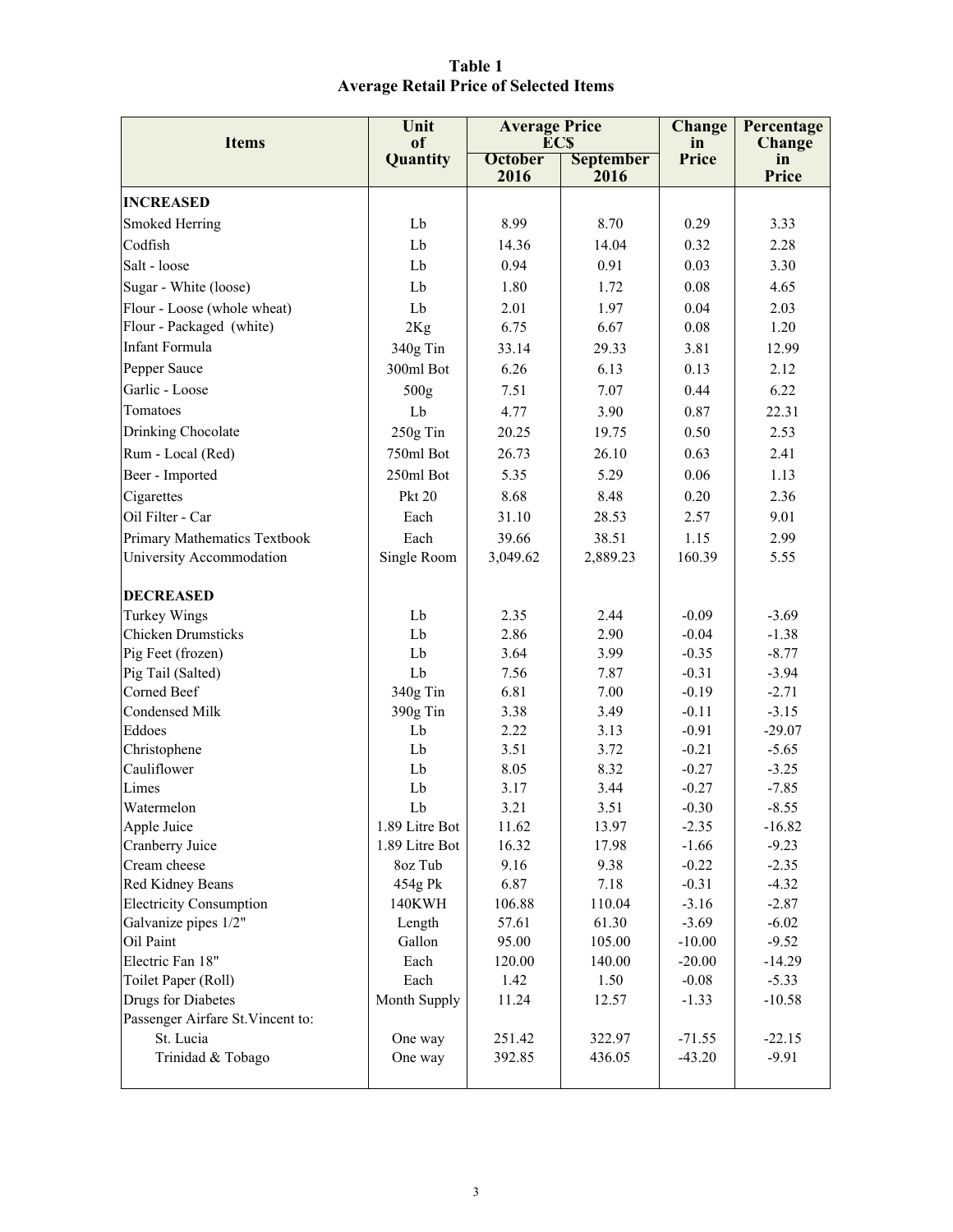### Table 2.1 Average Retail Price of Selected Items October 2016 Compared With October 2015

|                                       | Unit<br>Average             |                | Change         | Percentage    |          |
|---------------------------------------|-----------------------------|----------------|----------------|---------------|----------|
| <b>Items</b>                          | <sub>of</sub><br><b>ECS</b> |                | in             | <b>Change</b> |          |
|                                       | Quantity                    | <b>October</b> | <b>October</b> | Price         | in       |
|                                       |                             | 2016           | 2015           |               | Price    |
|                                       |                             |                |                |               |          |
| <b>FOOD AND NON-ALCOHOLIC</b>         |                             |                |                |               |          |
| <b>BEVERAGES</b>                      |                             |                |                |               |          |
| Beef - Fresh                          | Lb.                         | 8.00           | 8.00           | 0.00          | 0.00     |
| Chicken - Whole                       | Lb.                         | 6.63           | 6.12           | 0.51          | 8.33     |
| Chicken - Leg Quarters                | Lb.                         | 2.67           | 2.18           | 0.49          | 22.48    |
| Chicken - Backs                       | Lb.                         | 1.59           | 1.57           | 0.02          | 1.27     |
| Chicken - Wings                       | Lb.                         | 4.56           | 4.78           | $-0.22$       | $-4.60$  |
| <b>Turkey Wings</b>                   | Lb.                         | 2.35           | 3.42           | $-1.07$       | $-31.29$ |
| Fish - Fresh (Deep Sea)               | Lb.                         | 9.00           | 9.00           | 0.00          | 0.00     |
| Fish - Fresh (Jacks)                  | Lb.                         | 4.00           | 4.00           | 0.00          | 0.00     |
| Fish - Fresh (Robin)                  | Lb.                         | 5.00           | 4.00           | 1.00          | 25.00    |
| Chicken Franks                        | 340 g Pk                    | 5.28           | 5.28           | 0.00          | 0.00     |
| Luncheon Meat (pork)                  | 340 g                       | 7.89           | 7.74           | 0.15          | 1.94     |
| Codfish                               | Lb.                         | 14.36          | 14.99          | $-0.63$       | $-4.20$  |
| Cornflakes                            | 12 oz                       | 13.08          | 12.78          | 0.30          | 2.35     |
| Pasta - Elbows                        | 340 g                       | 4.61           | 4.61           | 0.00          | 0.00     |
| Milk - Evaporated                     | 410g Tin                    | 3.06           | 3.35           | $-0.29$       | $-8.66$  |
| Milk - Condensed                      | 397g Tin                    | 3.29           | 3.29           | 0.00          | 0.00     |
| Bread-Small Loaf, white               | 5 Pk                        | 2.02           | 1.99           | 0.03          | 1.51     |
| Bread - Large Sliced Pan Loaf (white) | Each                        | 4.25           | 4.25           | 0.00          | 0.00     |
| Eggs                                  | Doz                         | 8.90           | 9.37           | $-0.47$       | $-5.02$  |
| Orange Juice                          | 19 oz Tin                   | 8.83           | 8.15           | 0.68          | 8.34     |
| Sugar - Brown (loose)                 | Lb.                         | 1.54           | 1.35           | 0.19          | 14.07    |
| Sugar - White (loose)                 | Lb.                         | 1.80           | 1.73           | 0.07          | 4.05     |
| Flour - Loose                         | Lb.                         | 1.39           | 1.39           | 0.00          | 0.00     |
| Flour - Packaged (white)              | 2 kg                        | 6.75           | 6.75           | 0.00          | 0.00     |
| Flour - Packaged (wholewheat)         | 2 kg                        | 7.29           | 7.39           | $-0.10$       | $-1.35$  |
| Rice - Loose                          | Lb.                         | 1.92           | 1.78           | 0.14          | 7.87     |
| Rice - Packaged                       | 2Kg                         | 10.51          | 9.22           | 1.29          | 13.99    |
| Bananas (ripe)                        | Lb.                         | 1.34           | 1.34           | 0.00          | 0.00     |
| <b>Breadfruit</b>                     | Lb.                         | 2.54           | 2.66           | $-0.12$       | $-4.51$  |
| Eddoes                                | Lb.                         | 2.22           | 3.01           | $-0.79$       | $-26.25$ |
| Dasheens                              | Lb.                         | 2.03           | 2.11           | $-0.08$       | $-3.79$  |
| <b>Sweet Potatoes</b>                 | Lb.                         | 2.19           | 1.91           | 0.28          | 14.66    |
| Oranges                               | Each                        | 0.75           | 0.79           | $-0.04$       | $-5.06$  |
| Tomatoes                              | Lb.                         | 4.77           | 5.14           | $-0.37$       | $-7.20$  |
| Cooking Margarine                     | 445g Tub                    | 8.81           | 7.85           | 0.96          | 12.23    |
| Vegetable Oil                         | Litre                       | 12.42          | 10.76          | 1.66          | 15.43    |
| Powdered Chocolate                    | 300g Pk                     | 10.72          | 10.59          | 0.13          | 1.23     |
| Hairoun Fruit Cocktail (not cold)     | 280 ml Bottle               | 2.31           | 2.26           | 0.05          | 2.21     |
| Vitamalt                              | 310 ml Bottle               | 5.65           | 5.61           | 0.04          | 0.71     |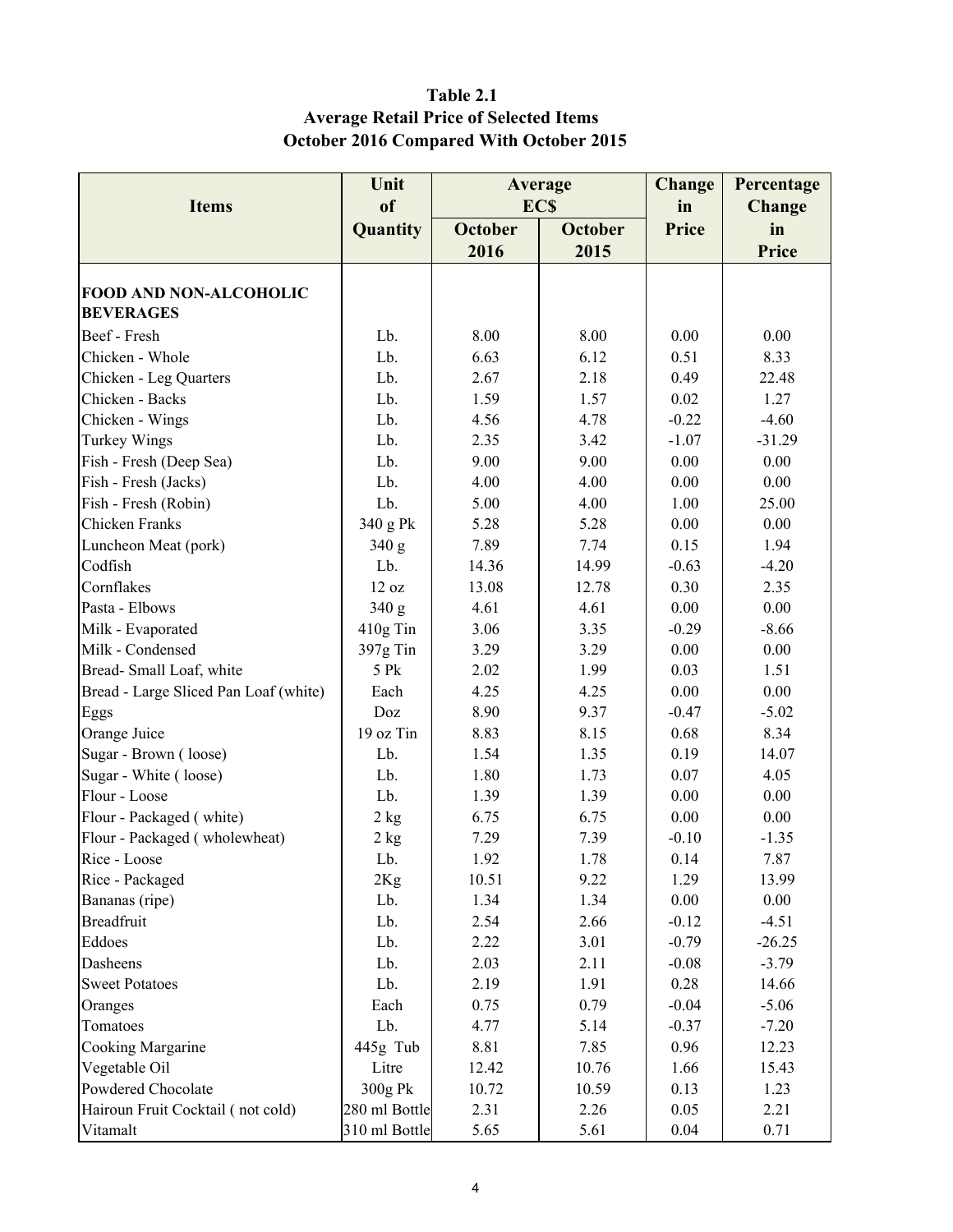#### Table 2.2 Average Retail Price of Selected Items October 2016 Compared With October 2015

|                                                | Unit           | Average        |                | <b>Change</b> | Percentage |
|------------------------------------------------|----------------|----------------|----------------|---------------|------------|
| <b>Items</b>                                   | of             | <b>ECS</b>     |                | in            | Change     |
|                                                | Quantity       | <b>October</b> | <b>October</b> | <b>Price</b>  | in         |
|                                                |                | 2016           | 2015           |               | Price      |
|                                                |                |                |                |               |            |
| <b>ALCOHOLIC BEVERAGES, TOBACCO &amp;</b>      |                |                |                |               |            |
| <b>NARCOTICS</b>                               |                |                |                |               |            |
| Rum - Local (White)                            | 750 ml Bot.    | 29.43          | 29.02          | 0.41          | 1.41       |
| Beer - Local                                   | 280 ml Bot.    | 4.61           | 4.51           | 0.10          | 2.22       |
| Cigarettes                                     | Pkt. $(10)$    | 4.12           | 3.71           | 0.41          | 11.05      |
| Table wine (local)                             | 26 oz Bot.     | 19.03          | 18.79          | 0.24          | 1.28       |
| <b>CLOTHING &amp; FOOTWEAR</b>                 |                |                |                |               |            |
| Textile material - Terelyne                    | Yd.            | 47.95          | 47.95          | 0.00          | 0.00       |
| Textile material - Linen                       | Yd.            | 17.95          | 17.95          | 0.00          | 0.00       |
| Men's Shirts - Long Sleeve                     | Each           | 69.95          | 69.95          | 0.00          | 0.00       |
| Men's Jeans (long) - size 30                   | Pair           | 49.95          | 39.95          | 10.00         | 25.03      |
| Men's Shoes -Formal                            | Pair           | 79.79          | 79.95          | $-0.16$       | $-0.20$    |
| Women's Shoes - Formal                         | Pair           | 89.77          | 89.95          | $-0.18$       | $-0.20$    |
| Women's 2Pc Skirtsuit (polyester) large        | Each           | 100.00         | 100.00         | 0.00          | 0.00       |
| Women's Blouse (cotton/Spandex)                | Each           | 29.95          | 24.00          | 5.95          | 24.79      |
| HOUSING, WATER, ELECTRICITY                    |                |                |                |               |            |
| <b>GAS AND OTHER FUELS</b>                     |                |                |                |               |            |
| Rent:                                          |                |                |                |               |            |
| Unfurnished House - 2 Bedrooms                 | Month          | 567.86         | 546.43         | 21.43         | 3.92       |
| Unfurnished House - 3 Bedrooms                 | Month          | 612.50         | 612.50         | 0.00          | 0.00       |
| Furnished Apartment - 2 Bedrooms               | Month          | 791.67         | 791.67         | 0.00          | 0.00       |
| Cement - Portland (grey)                       | 94 Lbs         | 24.90          | 24.90          | 0.00          | 0.00       |
| Galvanise Sheets 10 ft.                        | Length         | 86.62          | 86.38          | 0.24          | 0.28       |
| Oil Paint                                      | Gallon         | 95.00          | 105.00         | $-10.00$      | $-9.52$    |
| Lumber - Dressed Treated Yellow Pine (1x12x12) | Length         | 70.49          | 68.32          | 2.17          | 3.18       |
|                                                | 5000 Gallons   | 37.50          | 37.50          | 0.00          | 0.00       |
| Water - Consumption Charge<br>Kerosene         | 1 Gallon       | 8.33           | 9.62           | $-1.29$       | $-13.41$   |
|                                                |                |                |                |               |            |
| Charcoal                                       | Sack           | 40.00          | 40.00          | $0.00\,$      | $0.00\,$   |
| Cooking Gas                                    | 20 Lb. Cyl.    | 34.00          | 31.25          | 2.75          | 8.80       |
| <b>Electricity Consumption Charge</b>          | <b>140 KWH</b> | 106.88         | 108.02         | $-1.14$       | $-1.06$    |
| <b>FURNISHING, HOUSEHOLD</b>                   |                |                |                |               |            |
| <b>EQUIPMENT AND HOUSEHOLD</b>                 |                |                |                |               |            |
| <b>MAINTENANCE</b>                             |                |                |                |               |            |
| Bed - Cherry 54"x75"                           | Each           | 1,162.50       | 1,162.50       | 0.00          | 0.00       |
| Double size sheets - coloured/cotton           | Each           | 105.00         | 88.80          | 16.20         | 18.24      |
| Frying Pan - 12" - non-stick                   | Each           | 52.76          | 52.76          | 0.00          | 0.00       |
| Laundry Soap                                   | Each           | 1.15           | 1.16           | $-0.01$       | $-0.86$    |
| Electrical Bulb - 60W                          | Each           | 6.35           | 5.86           | 0.49          | 8.36       |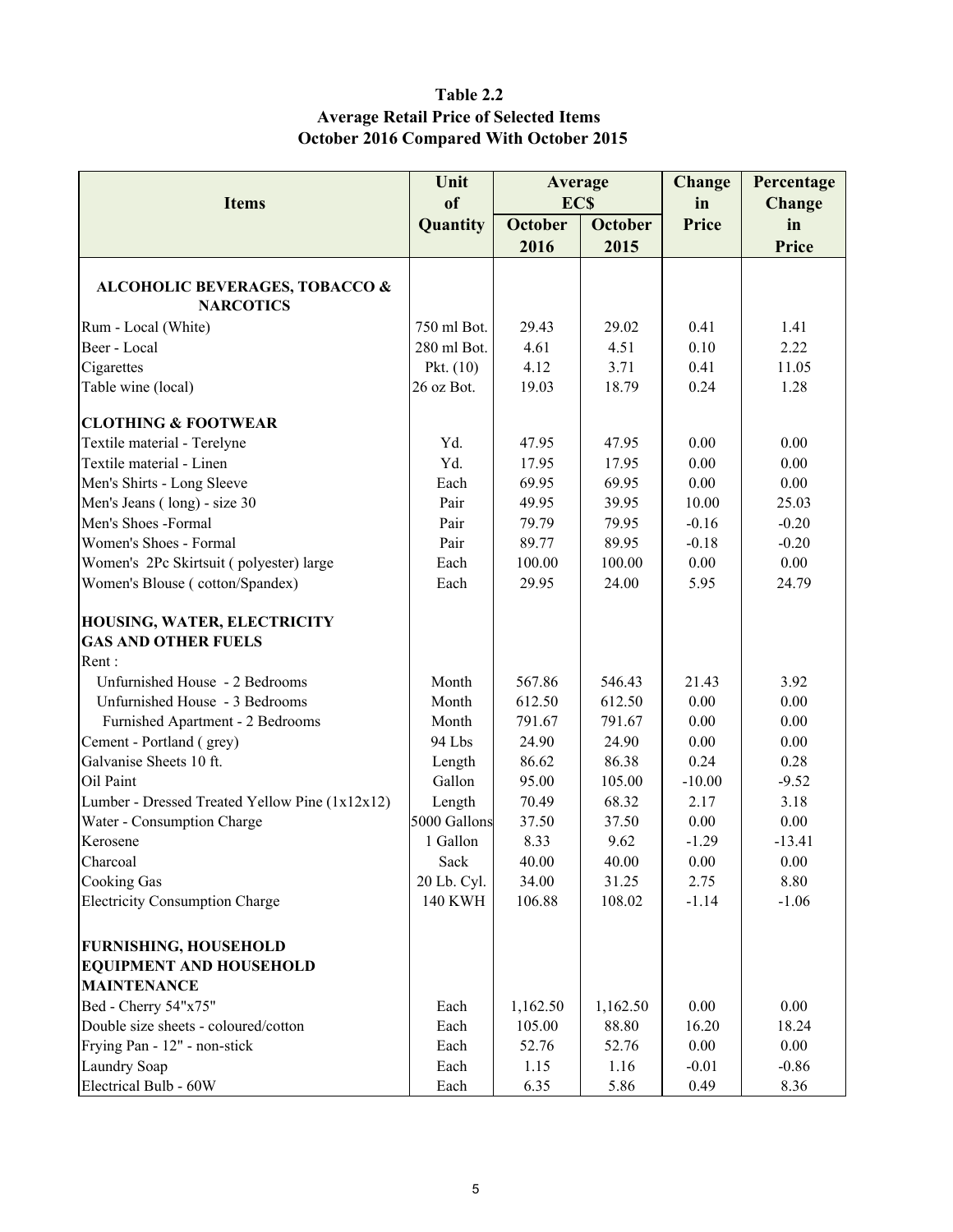### Table 2.3 Average Retail Price of Selected Items October 2016 Compared With October 2015

| Unit         |                                           |                 | Change                                            | Percentage   |
|--------------|-------------------------------------------|-----------------|---------------------------------------------------|--------------|
| of           |                                           |                 | in                                                | Change       |
|              | <b>October</b>                            | <b>October</b>  | Price                                             | in           |
|              | 2016                                      | 2015            |                                                   | Price        |
|              |                                           |                 |                                                   |              |
|              |                                           |                 |                                                   |              |
|              |                                           |                 |                                                   | 0.00         |
|              |                                           |                 |                                                   | 0.00         |
| Day          | 75.00                                     | 75.00           | 0.00                                              | 0.00         |
| Month supply | 3.50                                      | 3.50            | 0.00                                              | 0.00         |
|              | 11.24                                     |                 | $-1.92$                                           | $-14.59$     |
| 125 ml.      | 15.09                                     | 15.58           | $-0.49$                                           | $-3.15$      |
| Visit        | 123.33                                    | 123.33          | 0.00                                              | 0.00         |
| Test         | 120.00                                    | 120.00          | 0.00                                              | 0.00         |
|              |                                           |                 |                                                   |              |
| Gallon       | 10.30                                     | 12.43           | $-2.13$                                           | $-17.14$     |
| Year         | 590.00                                    | 470.00          | 120.00                                            | 25.53        |
| One Way      | 3.00                                      | 3.00            | 0.00                                              | 0.00         |
| One Way      | 25.00                                     | 25.00           | 0.00                                              | 0.00         |
|              |                                           |                 |                                                   |              |
| Month        | 23.46                                     | 23.46           | 0.00                                              | 0.00         |
| 226 Units    | 18.08                                     | 18.08           | 0.00                                              | 0.00         |
| Month        | 101.70                                    | 101.70          | 0.00                                              | 0.00         |
| Minute       | 0.08                                      | 0.08            | 0.00                                              | 0.00         |
| Minute       | 0.91                                      | 0.83            | 0.08                                              | 9.64         |
|              |                                           |                 |                                                   |              |
| Each         | 1,995.17                                  | 1,999.00        | $-3.83$                                           | $-0.19$      |
| Month        | 74.75                                     | 74.75           | 0.00                                              | 0.00         |
| Each         | 3,835.00                                  | 3,832.24        | 2.76                                              | 0.07         |
| Each         | 2,072.94                                  | 2,071.45        | 1.49                                              | 0.07         |
| Each         | 250.00                                    | 250.00          | 0.00                                              | $0.00\,$     |
| 374 g Tin    | 3.56                                      | 3.37            | 0.19                                              | 5.64         |
| Per Person   | 20.00                                     | 20.00           | 0.00                                              | $0.00\,$     |
| Each         | 325.00                                    | 275.00          | 50.00                                             | 18.18        |
|              | Quantity<br>Visit<br>Test<br>Month supply | 60.00<br>100.00 | Average<br><b>ECS</b><br>60.00<br>100.00<br>13.16 | 0.00<br>0.00 |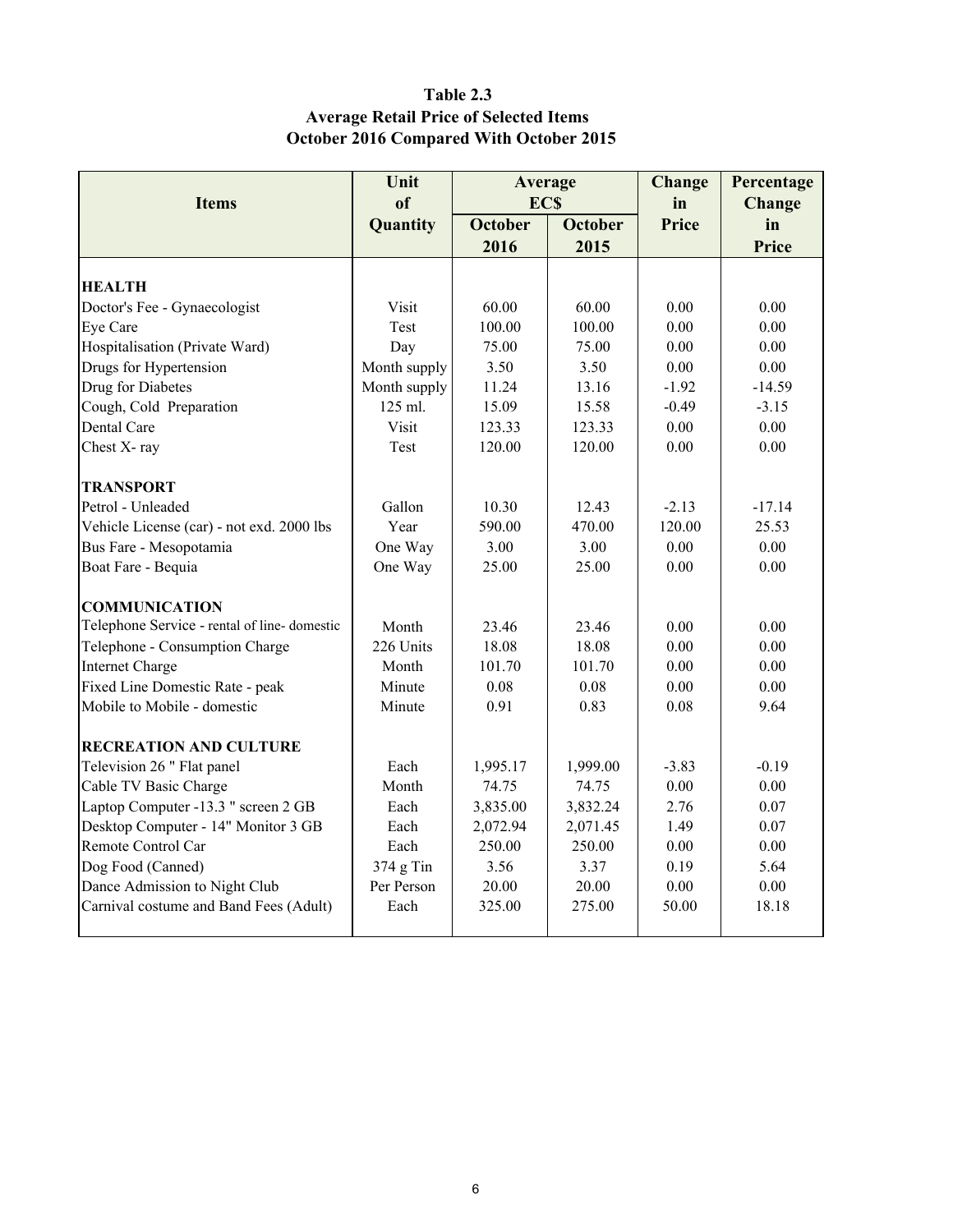### Table 2.4 Average Retail Price of Selected Items October 2016 Compared With October 2015

|                                     | Unit             |                | Average        | <b>Change</b> | Percentage    |
|-------------------------------------|------------------|----------------|----------------|---------------|---------------|
| <b>Items</b>                        | of               |                | <b>ECS</b>     | in            | <b>Change</b> |
|                                     | Quantity         | <b>October</b> | <b>October</b> | Price         | in            |
|                                     |                  | 2016           | 2015           |               | Price         |
| <b>EDUCATION</b>                    |                  |                |                |               |               |
|                                     |                  |                |                |               |               |
| Pre-Primary - Private               | Month            | 215.00         | 205.00         | 10.00         | 4.88          |
| Primary School Fee - Private        | Term             | 825.00         | 825.00         | 0.00          | 0.00          |
| Secondary School Fee - Private      | Term             | 100.00         | 100.00         | 0.00          | 0.00          |
| Newspaper - Local                   | Each             | 1.50           | 1.50           | 0.00          | 0.00          |
| Exercise Book - Primary - 24 leaves | Each             | 0.78           | 0.86           | $-0.08$       | $-9.30$       |
| <b>Lead Pencils</b>                 | Each             | 0.83           | 0.91           | $-0.08$       | $-8.79$       |
| Mathematics Textbook - Form 4       | Each             | 79.72          | 77.66          | 2.06          | 2.65          |
| Tuition for local evening classes   | Per Subject      | 100.00         | 100.00         | 0.00          | 0.00          |
| <b>RESTAURANTS AND HOTELS</b>       |                  |                |                |               |               |
| Chicken Lunch - regular             | Each             | 13.86          | 13.86          | 0.00          | 0.00          |
| Fish Lunch - regular                | Each             | 13.86          | 15.10          | $-1.24$       | $-8.21$       |
| Fast Food - 2 Pc Chicken and Fries  | Each             | 16.85          | 16.85          | 0.00          | 0.00          |
| <b>MISCELLANEOUS GOODS</b>          |                  |                |                |               |               |
| <b>AND SERVICES</b>                 |                  |                |                |               |               |
| <b>Toilet Soap</b>                  | 125g             | 3.51           | 3.46           | 0.05          | 1.45          |
| Toothpaste                          | 130g Tube        | 9.04           | 9.16           | $-0.12$       | $-1.31$       |
| Men's Haircut                       | Visit            | 10.00          | 10.00          | 0.00          | 0.00          |
| Women's Hairdressing (Relaxer)      | Visit            | 64.81          | 64.81          | 0.00          | 0.00          |
| Disposable Diapers (medium)         | 10 per Pk.       | 12.88          | 12.77          | 0.11          | 0.86          |
| Health Insurance - Group (family)   | $\geq$ 3 Persons | 307.00         | 307.00         | 0.00          | 0.00          |
| Legal Expenses (Affidavit)          | Fee              | 250.00         | 250.00         | 0.00          | 0.00          |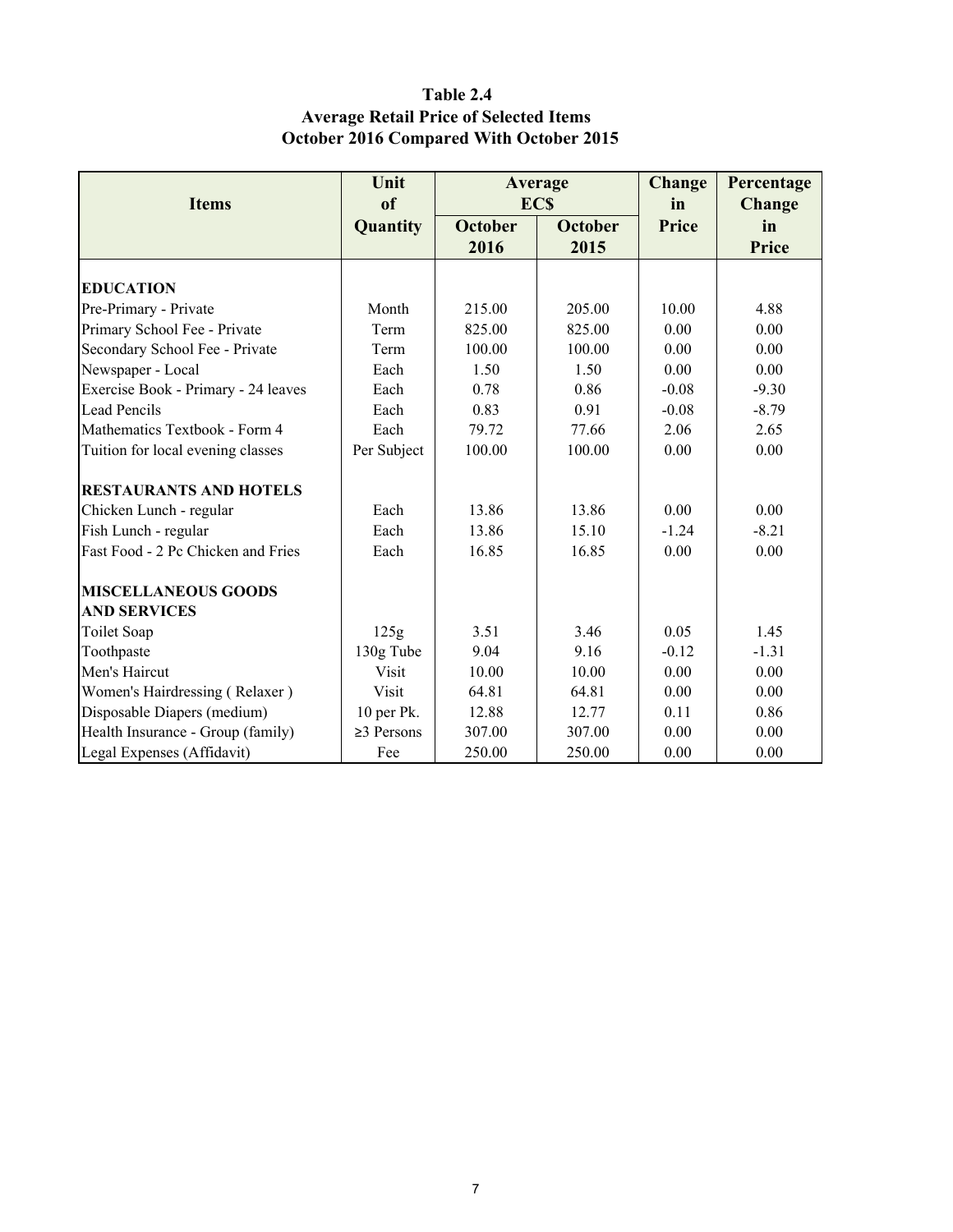|     | <b>Groups</b>                                                     |        | Weight September October<br>2016 | 2016  | <b>October</b><br>2015 | <b>Percentage Change</b><br><b>Over Previous:</b><br><b>Month</b> | Year           |
|-----|-------------------------------------------------------------------|--------|----------------------------------|-------|------------------------|-------------------------------------------------------------------|----------------|
|     |                                                                   |        |                                  |       |                        | <b>September</b>                                                  | <b>October</b> |
|     | 01. Food and Non-Alcoholic Beverages                              | 21.91  | 111.4                            | 111.2 | 110.1                  | $-0.2$                                                            | 1.0            |
|     | 02. Alcoholic Beverages, Tobacco & Narcotics                      | 3.87   | 114.9                            | 115.3 | 111.0                  | 0.3                                                               | 3.9            |
|     | 03. Clothing and Footwear                                         | 3.22   | 104.8                            | 104.8 | 102.5                  | 0.0                                                               | 2.2            |
|     | 04. Housing, Water, Electricity, Gas and other<br>Fuels           | 30.06  | 99.3                             | 98.8  | 98.3                   | $-0.5$                                                            | 0.5            |
|     | 05. Furnishings, Household Equipment and<br>Household Maintenance | 6.59   | 103.1                            | 103.0 | 101.2                  | $-0.1$                                                            | 1.8            |
|     | 06. Health                                                        | 1.79   | 107.6                            | 107.3 | 108.9                  | $-0.3$                                                            | $-1.5$         |
| 07. | Transport                                                         | 11.84  | 118.4                            | 118.0 | 118.3                  | $-0.3$                                                            | $-0.3$         |
|     | 08. Communication                                                 | 9.41   | 106.8                            | 106.8 | 106.3                  | 0.0                                                               | 0.5            |
|     | 09. Recreation and Culture                                        | 3.81   | 104.0                            | 104.1 | 102.5                  | 0.1                                                               | 1.6            |
|     | 10. Education                                                     | 1.32   | 109.3                            | 109.3 | 110.2                  | 0.0                                                               | $-0.8$         |
|     | 11. Restaurants and Hotels                                        | 1.87   | 102.7                            | 102.9 | 103.5                  | 0.2                                                               | $-0.6$         |
|     | 12. Miscellaneous Goods and Services                              | 4.31   | 101.4                            | 101.4 | 101.2                  | 0.0                                                               | 0.2            |
|     | <b>ALL ITEMS</b>                                                  | 100.00 | 106.4                            | 106.1 | 105.4                  | $-0.3$                                                            | 0.7            |

Table 3 The Consumer Price Index by Main Groups January 2010 = 100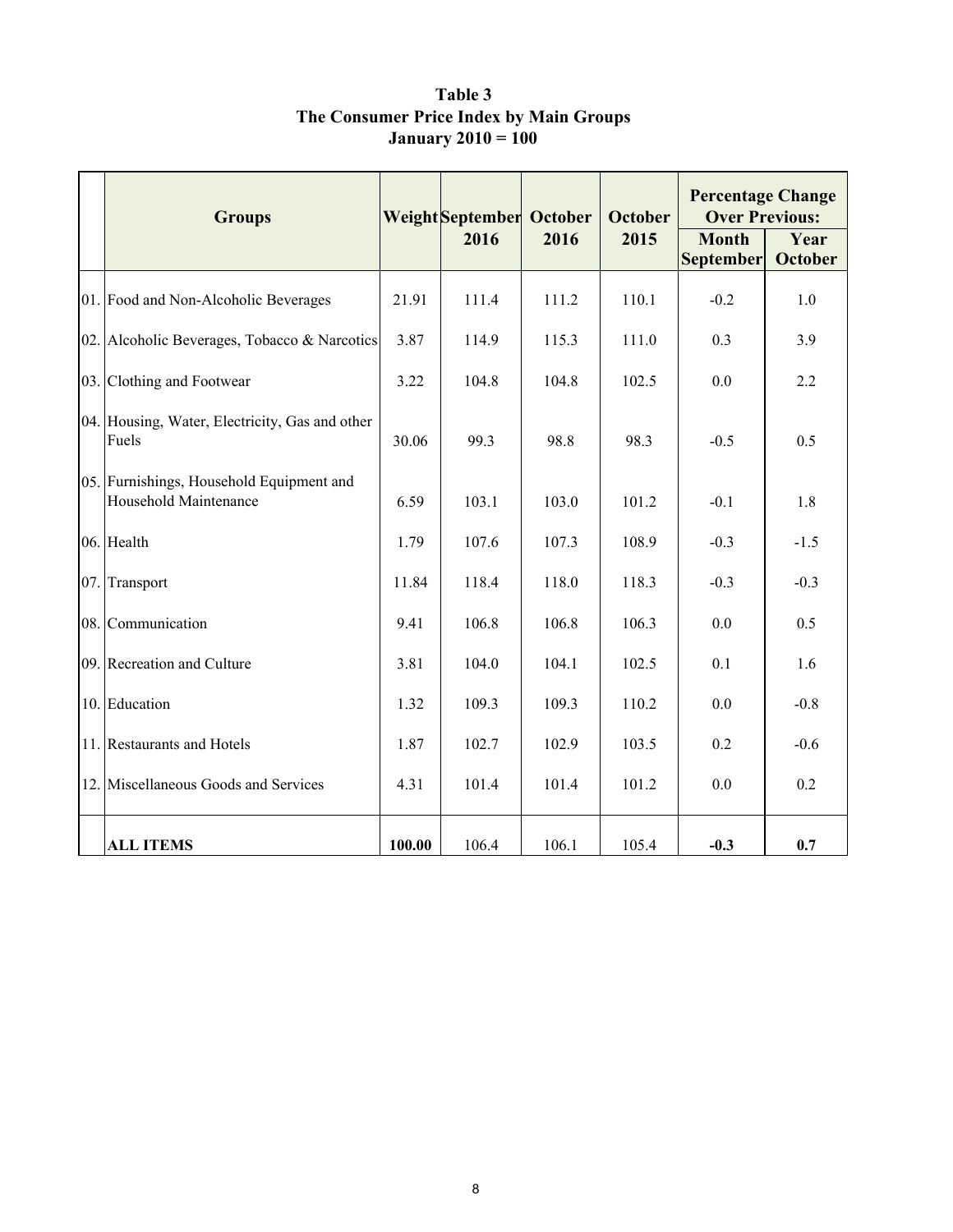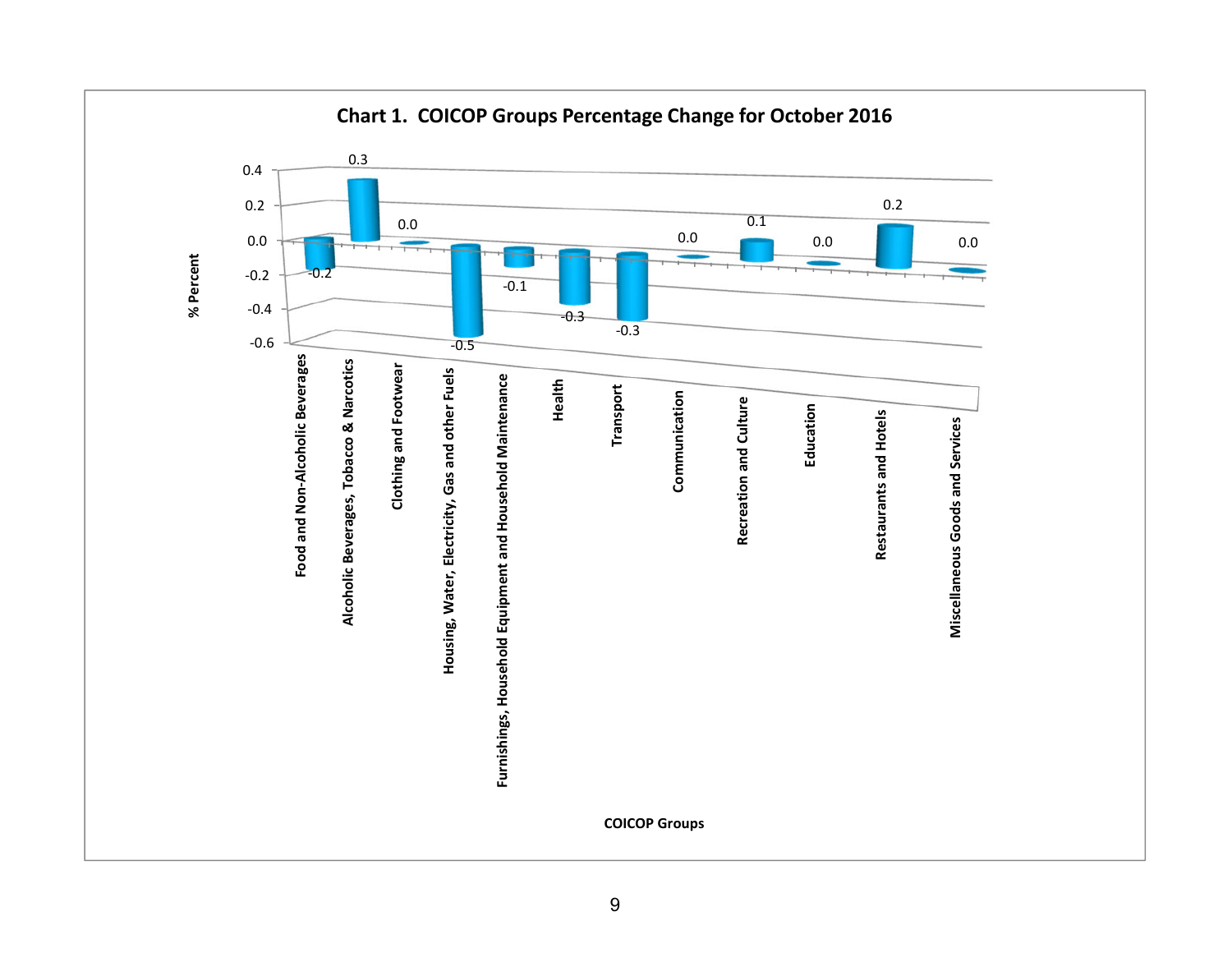#### Contribution to Change Table 4 The Consumer Price Index by Main Groups**January 2010** =  $100$

|                |                                                               |        |                  |                |               | <b>Cost Weight</b> |           | Change in | % Contribution |
|----------------|---------------------------------------------------------------|--------|------------------|----------------|---------------|--------------------|-----------|-----------|----------------|
|                | <b>Groups</b>                                                 | Weight | <b>September</b> | <b>October</b> | Percentage    | September          | October   | Cost      | to             |
|                |                                                               |        | 2016             | 2016           | <b>Change</b> | 2016               | 2016      | Weight    | Change         |
| 1.             | Food and Non-Alcoholic Beverages                              | 21.91  | 111.4            | 111.2          | $-0.2$        | 2,440.77           | 2,436.39  | $-4.4$    | 14.6           |
| 2.             | Alcoholic Beverages, Tobacco & Narcotics                      | 3.87   | 114.9            | 115.3          | 0.3           | 444.66             | 446.21    | 1.5       | $-5.2$         |
| 3 <sub>1</sub> | Clothing and Footwear                                         | 3.22   | 104.8            | 104.8          | 0.0           | 337.46             | 337.46    | 0.0       | 0.0            |
| 4.             | Housing, Water, Electricity, Gas and other<br>Fuels           | 30.06  | 99.3             | 98.8           | $-0.5$        | 2,984.96           | 2,969.93  | $-15.0$   | 50.1           |
| 5 <sub>1</sub> | Furnishings, Household Equipment and<br>Household Maintenance | 6.59   | 103.1            | 103.0          | $-0.1$        | 679.43             | 678.77    | $-0.7$    | 2.2            |
| 6.             | Health                                                        | 1.79   | 107.6            | 107.3          | $-0.3$        | 192.60             | 192.07    | $-0.5$    | 1.8            |
| 7.             | Transport                                                     | 11.84  | 118.4            | 118.0          | $-0.3$        | 1,401.86           | 1,397.12  | $-4.7$    | 15.8           |
| 8.             | Communication                                                 | 9.41   | 106.8            | 106.8          | 0.0           | 1,004.99           | 1,004.99  | 0.0       | 0.0            |
| 9.             | Recreation and Culture                                        | 3.81   | 104.0            | 104.1          | 0.1           | 396.24             | 396.62    | 0.4       | $-1.3$         |
| 10.            | Education                                                     | 1.32   | 109.3            | 109.3          | 0.0           | 144.28             | 144.28    | 0.0       | 0.0            |
|                | 11. Restaurants and Hotels                                    | 1.87   | 102.7            | 102.9          | 0.2           | 192.05             | 192.42    | 0.4       | $-1.2$         |
| 12.            | Miscellaneous Goods and Services                              | 4.31   | 101.4            | 101.4          | 0.0           | 437.03             | 437.03    | 0.0       | 0.0            |
|                | <b>ALL ITEMS</b>                                              | 100.00 | 106.4            | 106.1          | $-0.3$        | 10,640.00          | 10,610.00 | $-30.0$   | 100.0          |